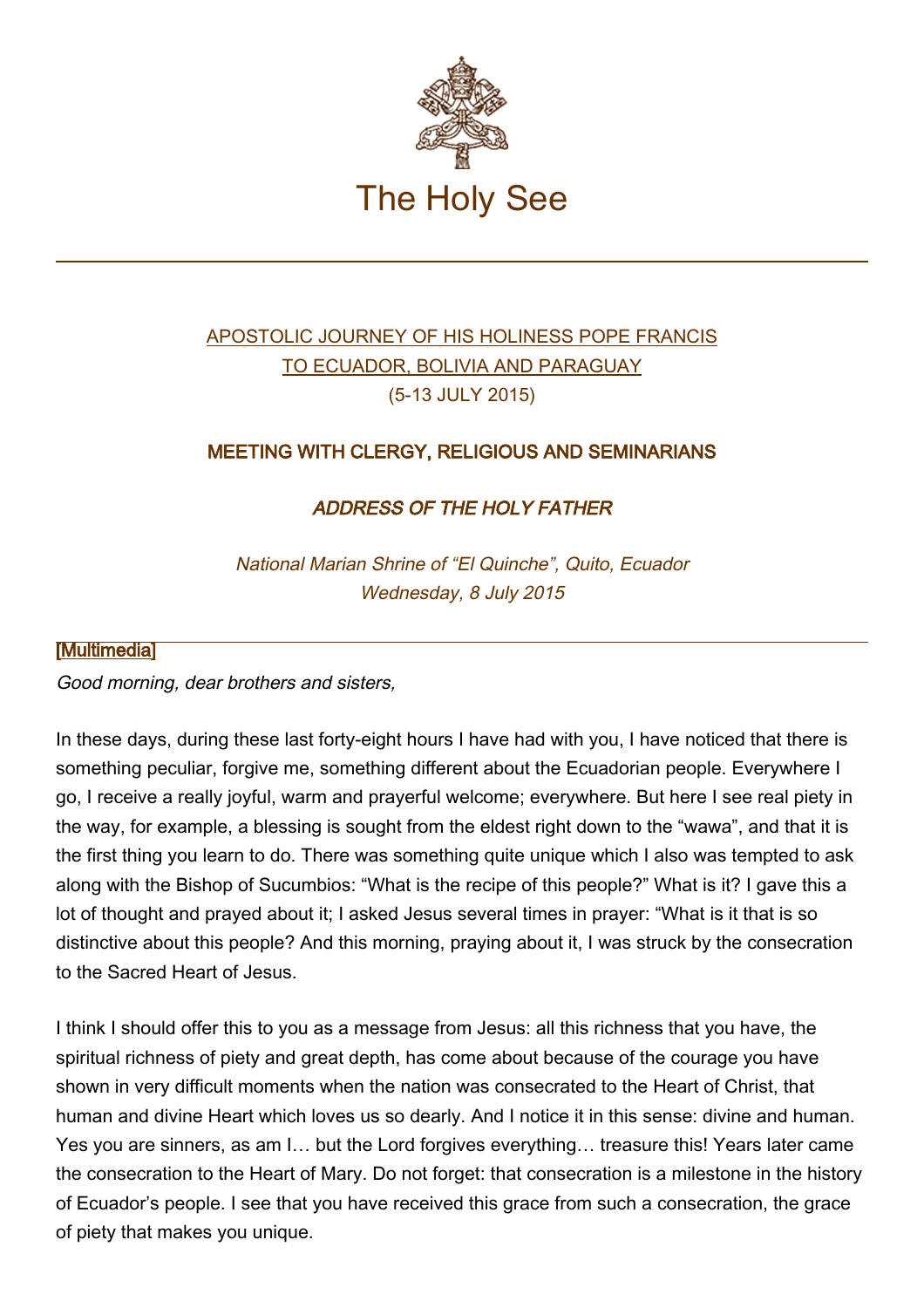Today I wish to speak to the priests, seminarians, and men and women religious, and offer them some thoughts. I do have some words prepared, but I don't really feel like reading. So I will give that text to the President of the Conference of Religious so that it can be published.

I thought of the Blessed Virgin, I thought of Mary. Two phrases used by Mary, and here my memory fails me as I do not know if she added more: "Let it be done to me"; true, she asked the angel for an explanation of why she had been chosen, but she nevertheless says, "Let it be done to me". And the second phrase, "Do whatever he tells you". Mary did not want to stand out. She was a disciple all her life. She was the first disciple of her son. She was conscious that all she had brought forth was pure gratuitousness on God's part. She was conscious of God's gratuitousness. This is why these words, "let it be done" and "do whatever he tells you" point to the gratuitousness of God. Women and men religious, priests and seminarians, I ask you to retrace your steps back to the time God gratuitously chose you. You did not buy a ticket to enter the seminary, to enter consecrated life. You were not worthy. If some religious brother, priest, seminarian or nun here today thinks that they merited this, raise your hands. It is all gratuitousness. And the entire life of a religious brother and sister, priest and seminarian must walk that path, and here why not add bishops as well. It is the path that leads to gratuitousness, the path we must follow each day: "Lord, today I did this, I did this thing well, I had this difficulty, all this but…all is from you, all is free gift". That is gratuitousness. We are those who receive God's gratuitousness. If we forget this, then slowly we begin to see ourselves as more important: "Look at these works you are doing", or "Look at how they made this man a bishop of such and such a place… how important", or "this man they made a Monsignor", and so on. With this way of thinking we gradually move away from what is fundamental, what Mary never moved away from: God's gratuitousness. Permit me as a brother to offer you some advice: every day, perhaps night time is better, before going to sleep, look at Jesus and say to him: "All you have given me is a free gift", and then go back to what you were doing. As a result, then, when I am asked to move or when there is some difficulty, I do not complain, because everything is free gift, I merit nothing. This is what Mary did.

Saint John Paul II, in *[Redemptoris Mater](http://w2.vatican.va/content/john-paul-ii/en/encyclicals/documents/hf_jp-ii_enc_25031987_redemptoris-mater.html)*, which I would recommend you read, absorb and read again, had a rounded way of thinking; he was a teacher, but he was a man of God. For this reason the text has to be read again and again in order to gain the full benefit of its richness. He says, and I do not remember the exact phrase, that when Mary's faithfulness experienced the greatest trial, she might have wanted to say, "And they told me he was going to save Israel! I was cheated!" But she did not say this. She did not allow herself to think like that, because she was the woman who knew that she had received everything freely. So my advice as a brother and a father is this: remember this gratuitousness every evening. "Let it be done; thank you, because everything has been given to me by you".

A second thing that I would like to tell you is to take care of your health, but above all, take care not to fall into that illness which can be dangerous, to a lesser or greater degree, for those called freely by the Lord to follow and serve him. Do not fall into spiritual Alzheimer's, that is, do not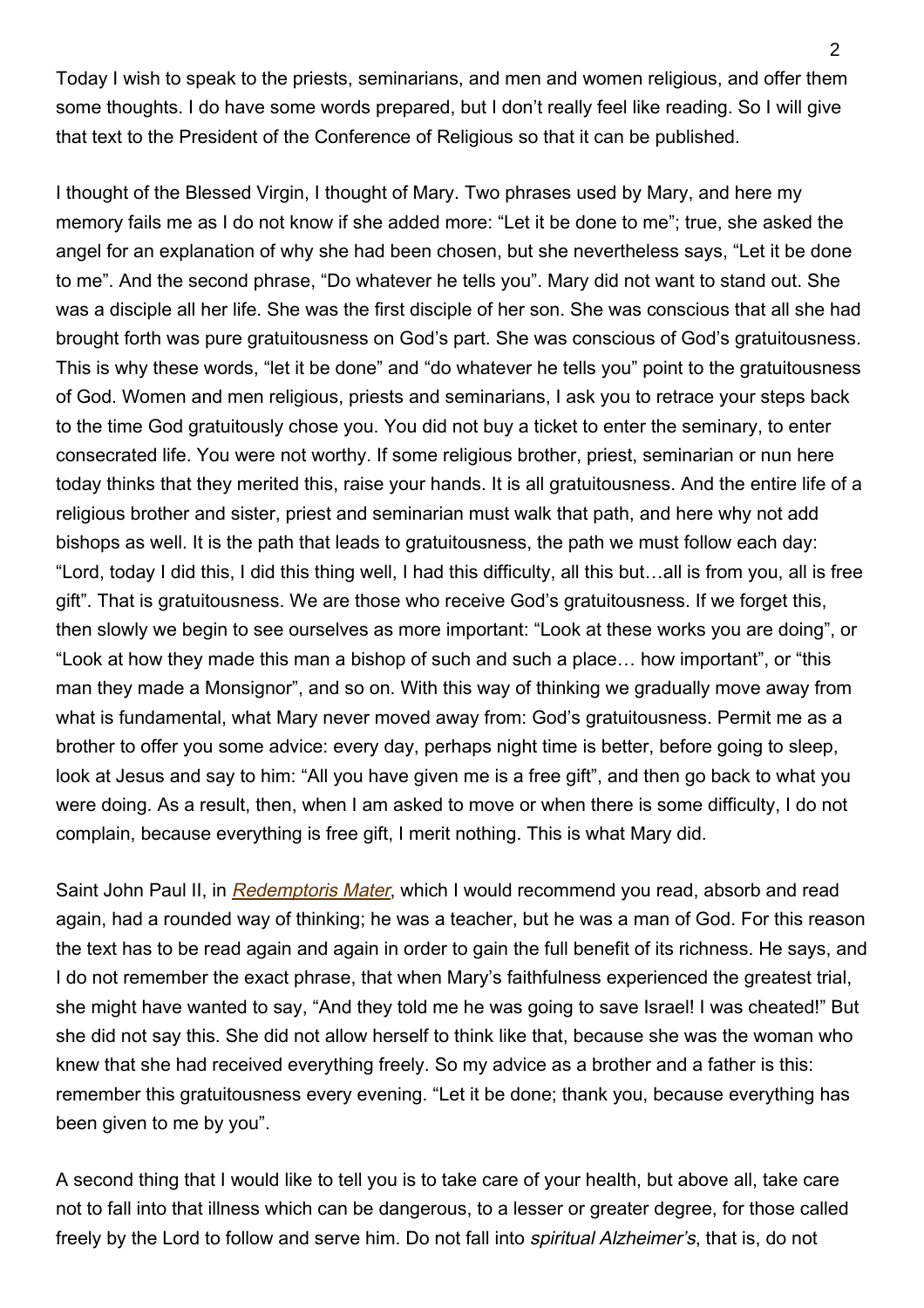forget your memories, especially the memory of where you were taken from. The scene comes to mind when the Prophet Samuel is sent to anoint the king of Israel. He goes to Bethlehem, to the home of a man named Jesse who has seven or eight children, I am not sure of the number, and God tells him that among them there is one who will be king. Naturally, Samuel sees them and says, "It must be the eldest one" for he was tall, great in stature, well built, and seemed brave… But the Lord says, "No, it is not him". God's way of seeing is different from the way we see. And so he looks at each of the sons in turn, and says, 'No, not him'." The prophet realizes that he does not know what to do, and so asks the father of the family: "Do you not have any other sons?". Jesse replies, "Yes, there is the youngest son who is tending the sheep". Samuel said, "Send for him", and he came, just a boy, probably seventeen or eighteen years old, and God says to Jesse: "This is the one". He was taken from the back of the flock. And another prophet, when God told him to act as a prophet, replied: "But who am I? One who has been taken out of the remotest part of the sheepfold". The moral is never to forget where you have been brought from. Never forget your roots.

Saint Paul clearly understood the danger of forgetting one's memory. To his beloved son, the bishop Timothy, whom he ordained, Paul offered some pastoral advice; one particular piece touched Timothy's heart: "Do not forget the faith that your grandmother and mother had", that is to say, "Do not forget from where you were taken, do not forget your roots, do not consider yourself to have been promoted". Gratuitousness is a grace that cannot exist side by side with promotion, and when a priest, seminarian, religious brother or sister embarks on a career, and I am not saying a human career is evil, then they become ill with spiritual Alzheimer's and they begin to forget where they were taken from.

Two principles for you who are priests and consecrated persons: every day renew the conviction that everything is a gift, the conviction that your being chosen is gratuitousness – we do not merit it – and every day ask for the grace not to forget your memories, and not to fall into self-importance. It is really sad when we see a priest or consecrated person who used to speak in his or her dialect at home, or in another language like those ancient languages – and how many does Ecuador have – it is so sad when they forget that first language, so sad when they choose not to speak it. What this means is that they have forgotten where they have come from, where they have been taken from. Do not forget this, and ask for the grace to keep your memories alive: these are the two principles I wish to emphasize.

And these two principles, if you live them each day – which entails a daily effort to remember these two principles and to ask for grace – then those two principles, when lived, will bring you life, will help you live with two attitudes. The first is service. God chose me, he took me to himself, but why? In order to serve; and a service which is particular to me and my circumstances. It is not about having my time, having my things, I have this to do, I have to close the office, I have to bless a house, but I am tired, or there is a good soap opera on television; I say this with nuns in mind… No, it is none of these but rather it is service, to serve, to serve and nothing else, and to serve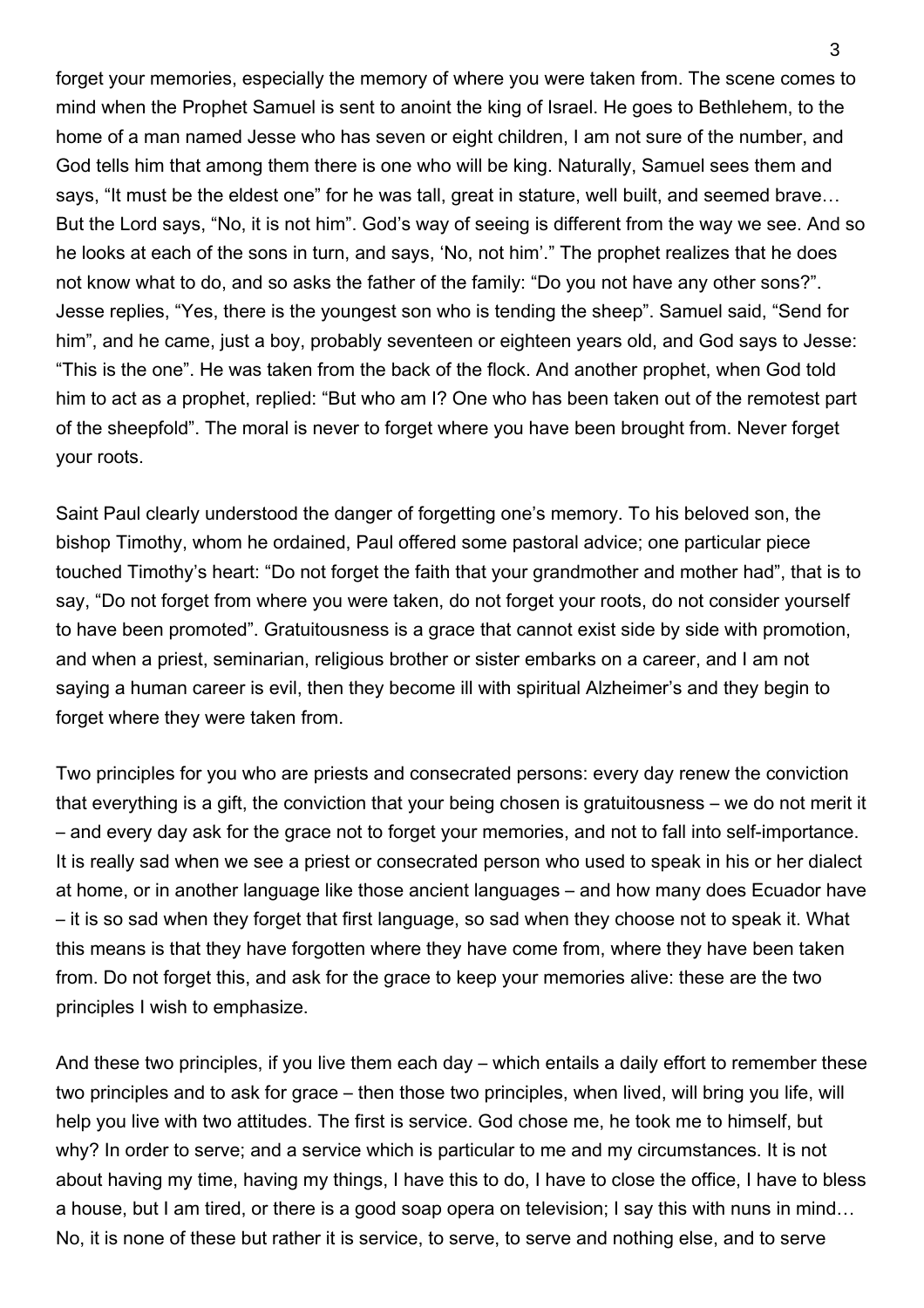when we are tired, and to serve when people tire us.

An elderly priest told me that he had been a teacher all his life at colleges and university. He taught literature, the arts. He was a genius. When he retired he asked the Provincial to move him to a poor area, where people come and go, seeking work. In short, good, simple people. Once a week this religious priest went back to his community and spoke to them; he really was quite intelligent. And the community was made up of professors from the theology faculty; he spoke to his brother priests about theology, at their level. But one day he said to one of them, "You who are… Who teaches the course on the Church?" One professor raised his arm and said, "I do". The elderly priest said, "You're missing two arguments". "Which ones?" the professor replied. "The holy, faithful People of God is essentially Olympian, that is to say, it does what it wants, and is ontologically tiring". These words reveal much wisdom because the person who follows the path of service must allow themselves to be tired out, without losing patience in the name of service. No moment belongs to us. I am here to serve, to serve in the things I am called to do, to serve before the Blessed Sacrament, asking for my people, praying for my work, for the people that God has entrusted to my care.

Service, if combined with gratuitousness leads to… those words of Jesus: "What you have received freely, give freely". Please, please, don't put a charge on grace; please, let our pastoral works be free. It is so repulsive when one loses this sense of gratuitousness and is transformed into… yes, a doer of good deeds but one who loses the sense of freely giving.

The second attitude seen in a consecrated man or woman, seen in a priest who lives this gratuitousness and shows the ability to recall the past (those principles which I spoke of earlier, gratuitousness and memory), is joy and pleasure. It is a gift of Jesus, a gift which he gives if we ask for it and if we do not forget those pillars of our priestly or consecrated spiritual, namely the sense of gratuitousness renewed daily and the ability not to forget from where we were taken.

I desire this for you. "Yes, Father, you have spoken to us of a recipe that works for our people… we are like this because of the Sacred Heart". Yes, this is true, but I propose to you another recipe which is on the same lines, existing in the heart of Jesus: the sense of gratuitousness. He did nothing, he humbled himself, he became poor in order to enrich us by his poverty. Pure gift. And the sense of memory… we recall the memories of the marvels that the Lord has done for us in our lives.

May the Lord grant this grace to everyone, may he grant it to all of us who are here, and may he continue – I was going to say precede us – blessing this Ecuadorian people whom you must serve and are called to serve; may he continue to bless you with that particular characteristic which I noticed as I arrived here. May the Lord bless you and the Blessed Virgin protect you.

Let us now pray to the Father, who gave us everything freely, and who keeps alive in us the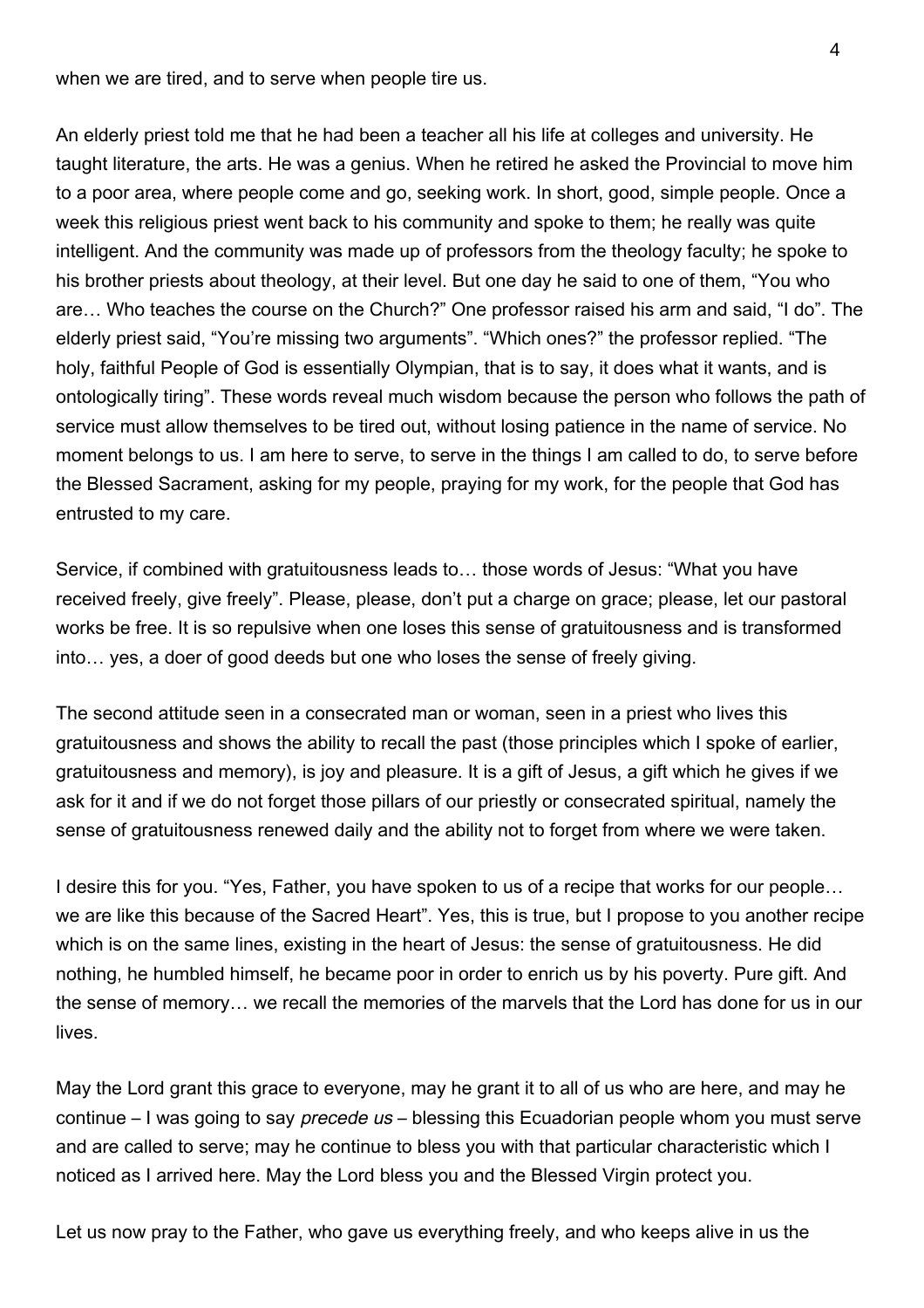memory of Jesus. [Our Father…] And May Almighty God bless you, the Father, the Son and the Holy Spirit. And please, please, I ask you to pray for me because I too am often tempted to forget the gratuitousness with which God chose me, and to forget where I have been taken from. Pray for me.

#### Prepared address by the Holy Father:

#### Dear Brothers and Sisters,

I place at the feet of Our Lady of Quinche the vivid experiences of my visit. I entrust to her heart the elderly and the sick whom I visited in the house of the Sisters of Charity, as well as the other meetings I have had. I entrust all of them to Mary's heart; but at the same time I commend them to the hearts of each you, the priests, men and women religious, and seminarians. As those called to labor in the vineyard of the Lord, may you be protectors of all the experiences, the joys and sorrows of the Ecuadorian people.

I thank Bishop Lazzari, Father Mina and Sister Sandoval for their words, which lead me to share some thoughts on our common concern for God's People.

In the Gospel, the Lord invites us to accept our mission without placing conditions. It is an important message which we must never forget. Here, in this Sanctuary dedicated to Our Lady of the Presentation, it resounds in a special way. Mary is an example of discipleship for us who, like her, have received a vocation. Her trusting response, "Be it done unto me according to your word", reminds us of her words at the wedding feast of Cana: "Do whatever he tells you" (Jn 2:5). Her example is an invitation to serve as she served.

In the Presentation of the Virgin we find some suggestions for our own call. The child Mary was a gift from God to her parents and to all her people who were looking for liberation. This is something we see over and over again in the Scriptures. God responds to the cry of his people, sending a little child to bring salvation and to restore hope to elderly parents. The word of God tells us that, in the history of Israel, judges, prophets and kings are God's gifts to his people, bringing them his tenderness and mercy. They are signs of God's gratuitousness. It is he has chose them, who personally chose them and sent them. Realizing this helps us to move beyond our selfcenteredness and to understand that we no longer belong to ourselves, that our vocation calls us to let go of all selfishness, all seeking of material gain or emotional rewards, as the Gospel has told us. We are not hired workers, but servants. We have not come to be served, but to serve, and we do so with complete detachment, without walking stick or bag.

Some traditions about devotion to Our Lady of Quinche relate that Diego de Robles made the image after being commissioned by the indigenous Lumbicí people. Diego did not so this out of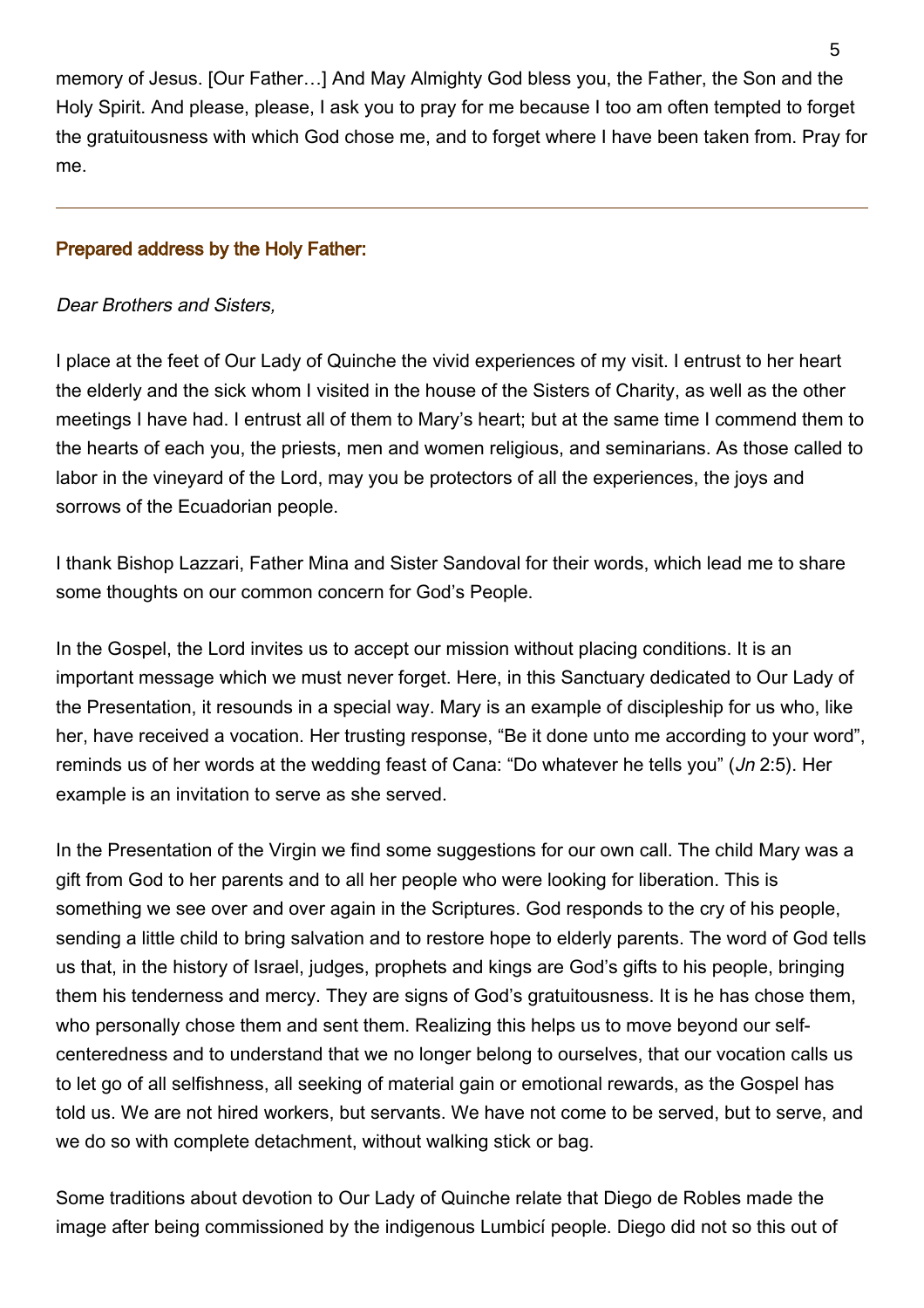piety, but for economic benefit. Since the Lumbicí were unable to pay him, he brought the image to Oyacachi and exchanged it for cedar planks. But Diego ignored their earnest plea that he also make an altar for the image, until, after falling from his horse and in danger of death, he felt the protection of the Virgin Mary. So he went back to the town and built the foot of the image. All of us have had the experience of a God who brings us to the cross, who calls us in the midst of our faults and failings. May pride and worldliness not make us forget what God has rescued us from! May the Our Lady of Quinche make us leave behind ambition, selfish interests, and excessive concern about ourselves!

The "authority" which the Apostles receive from Jesus is not for their own benefit: our gifts are meant to be used to renew and build up the Church. Do not refuse to share, do not hesitate to give, do not be caught up in your own comforts, but be like a spring which spills over and refreshes others, especially those burdened by sin, disappointment and resentment (cf. *[Evangelii](http://w2.vatican.va/content/francesco/en/apost_exhortations/documents/papa-francesco_esortazione-ap_20131124_evangelii-gaudium.html)* [Gaudium](http://w2.vatican.va/content/francesco/en/apost_exhortations/documents/papa-francesco_esortazione-ap_20131124_evangelii-gaudium.html), 272).

Something else that Our Lady's Presentation makes me think of is perseverance. In the evocative iconography associated with this feast, the Child Mary is shown moving away from her parents as she climbs the steps of the Temple. Mary does not look back and, in a clear reference to the evangelical admonition, she moves forward with determination. We, like the disciples in the Gospel, also need to move forward as we bring to all peoples and places the Good News of Jesus. Perseverance in mission is not about going from house to house, looking for a place where we will be more comfortably welcomed. It means casting our lot with Jesus to the end. Some stories of the apparition of Our Lady of Quinche speak of "a woman with a child in her arms" who appeared on several successive evenings to the natives of Oyacachi when they were fleeing from attacks by bears. Mary kept appearing to her children, but they didn't believe her, they didn't trust this woman, even though they admired her perseverance in coming each evening at sunset. To persevere even though we are rejected, despite the darkness and growing uncertainty and dangers – this is what we are called to do, in the knowledge that we are not alone, that God's Holy People walks with us.

In some sense, the image of the child Mary ascending the steps of the Temple reminds us of the Church, which accompanies and supports every missionary disciple. Mary is with her parents, who handed on to her the memory of the faith and now generously offer her to the Lord so that she can follow in his way. She is part of a community, represented by the "maiden companions" who escort her with lamps alight (cf. Ps 44:15); in those companions the Fathers of the Church saw a foreshadowing of all those who, in imitation of Mary, seek wholeheartedly to become friends of God. Finally, she is received by the waiting priests, who remind us that the Church's pastors must welcome everyone with tender love and help to discern every spirit and every calling.

So let us walk together, helping one another, as we humbly implore the gift of perseverance in God's service.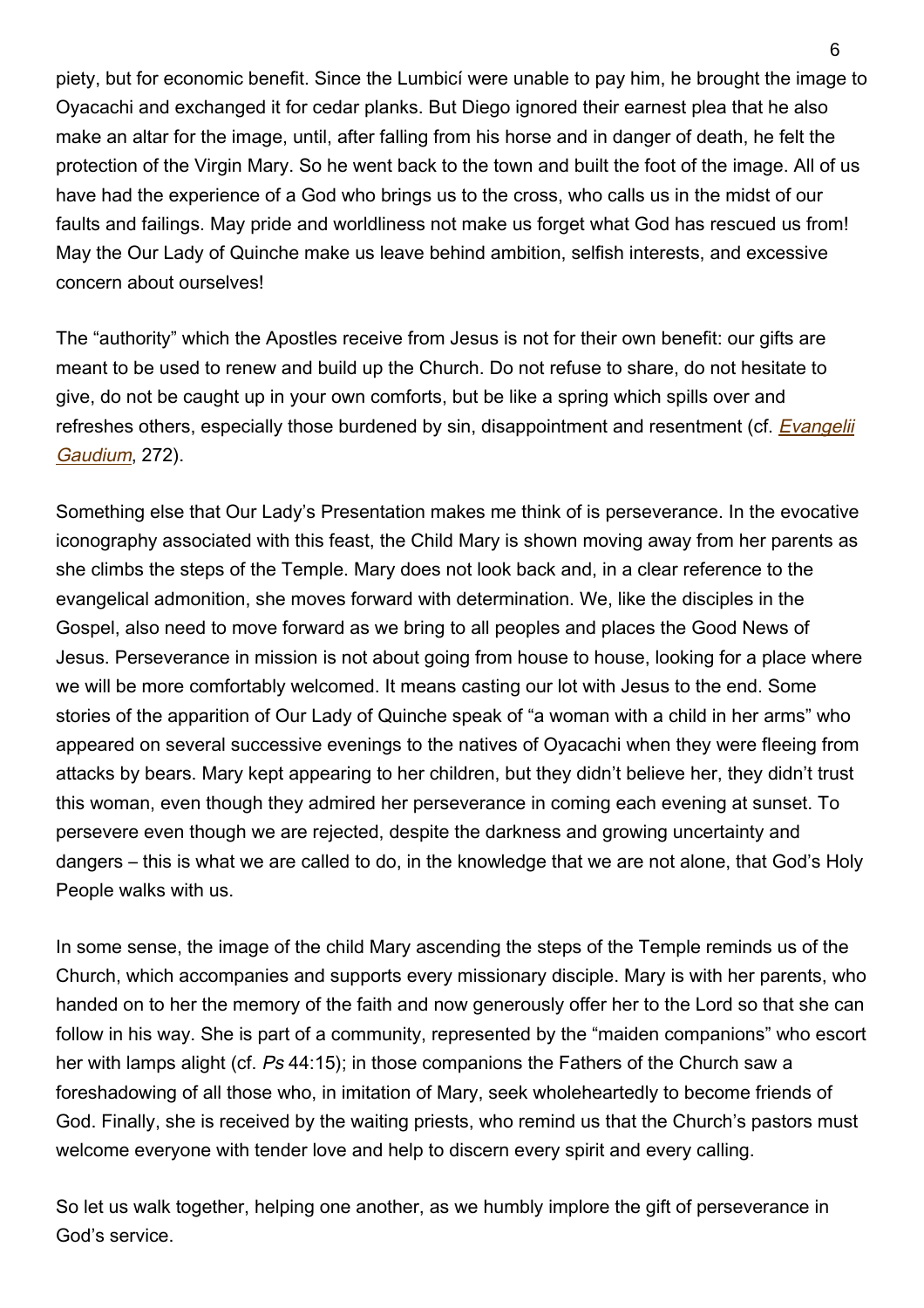The apparition of Our Lady of Quinche was a moment of encounter, of communion, so that this place which from Incan times has been a place where people of various ethnicities have settled. How beautiful it is when the Church perseveres in her efforts to be a house and a school of communion, when we cultivate what I like to call "the culture of encounter"!

The image of Our Lady's Presentation tells us that, after being blessed by the priests, the child Mary began to dance at the foot of the altar. I think of the joy expressed in the imagery of the wedding feast, of the friend of the bridegroom, of the bride bedecked with her jewels. It is the happiness of all those who have discovered a treasure and left everything behind in order to gain it. To find the Lord, to dwell in his house, to share in his life, commits us to proclaiming his Kingdom and bringing his salvation to all. Crossing the threshold of the Temple means becoming, like Mary, temples of the Lord and setting out to bring the good news to our brothers and sisters. Our Lady, as the first missionary disciple, once she had received the message of the angel, left with haste to a town of Judah to share this incredible joy, which led Saint John the Baptist to leap in his mother's womb. The one who hears the Lord's voice "leaps with joy" and becomes for his or her own time a herald of his joy. The joy of evangelization leads the Church to go forth, like Mary.

There are many reasons offered for the translation of the shrine from Oyacachi to this place. There is one which I find particularly convincing: "for many people, this place has always been easier to reach". That was the idea of the Archbishop of Quito, Fray Luis López de Solís, when he ordered the building of a shrine capable of attracting and embracing everyone. A Church on the move is a Church which is close to people, overcoming obstacles, leaving its own comfort behind and daring to reach out to the peripheries which need the light of the Gospel ( $E$ vangelii Gaudium, 20).

Let us now turn to the tasks which await us, urged on by the holy people which God has entrusted to our care. Among those tasks, let us not neglect to care for, encourage and guide the popular devotions which are so powerfully felt in this holy place and which are widespread in the countries of Latin America. The faithful express the faith in their own language, and they show their deepest feelings of sadness, uncertainty, joy, failure, and thanksgiving in various devotions: processions, votive lights, flowers, and hymns. All of these are beautiful expressions of their faith in the Lord and their love for his Mother, who is also our Mother.

Here in Quinche, the story of God and man converge in the life of one woman, Mary. They come together in one home, our common home, our sister, mother earth. The traditions of this devotion speak of cedar trees, bears, the crevasse in the rock which here became the first home of the Mother of God. They speak to us of a "yesterday" when birds surrounded this place, and of a "today" of flowers which adorn its surroundings. The origins of this devotion bring us back to a time of simple and "serene harmony with creation", when one could contemplate "the Creator who lives among us and surrounds us, whose presence 'must not be contrived but found, uncovered'" (*[Laudato Si'](http://w2.vatican.va/content/francesco/en/encyclicals/documents/papa-francesco_20150524_enciclica-laudato-si.html)*, 225). God's presence is revealed in the created world, in his beloved Son, and in the Eucharist which enables each Christian to know him or her self as living members of the Church